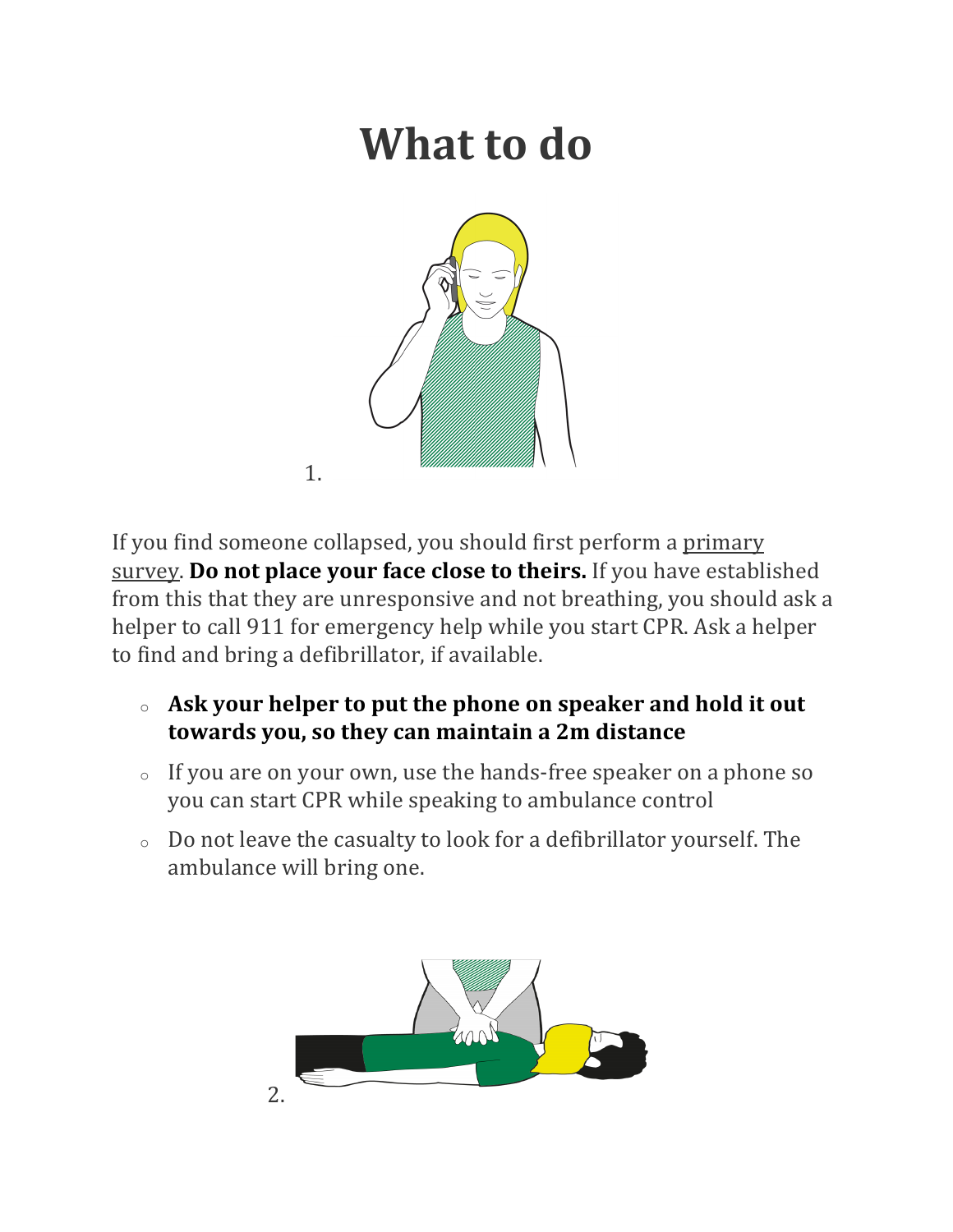## **Before you start CPR, use a towel or piece of clothing and lay it over** the mouth and nose of the casualty.

Start CPR. Kneel by the casualty and put the heel of your hand on the middle of their chest. Put your other hand on top of the first. Interlock your fingers making sure they don't touch the ribs.

Keep your arms straight and lean over the casualty. Press down hard, to a depth of about 5-6cm before releasing the pressure, allowing the chest to come back up.

 $\circ$  The beat of the song "Staying Alive" can help you keep the right speed

## **Do not give rescue breaths.**

## **Continue to perform CPR until:**

- $\circ$  emergency help arrives and takes over
- $\circ$  the person starts showing signs of life and starts to breathe normally
- $\circ$  you are too exhausted to continue (if there is a helper, you can change over every one-to-two minutes, with minimal interruptions to chest compressions)
- $\circ$  a defibrillator is ready to be used.